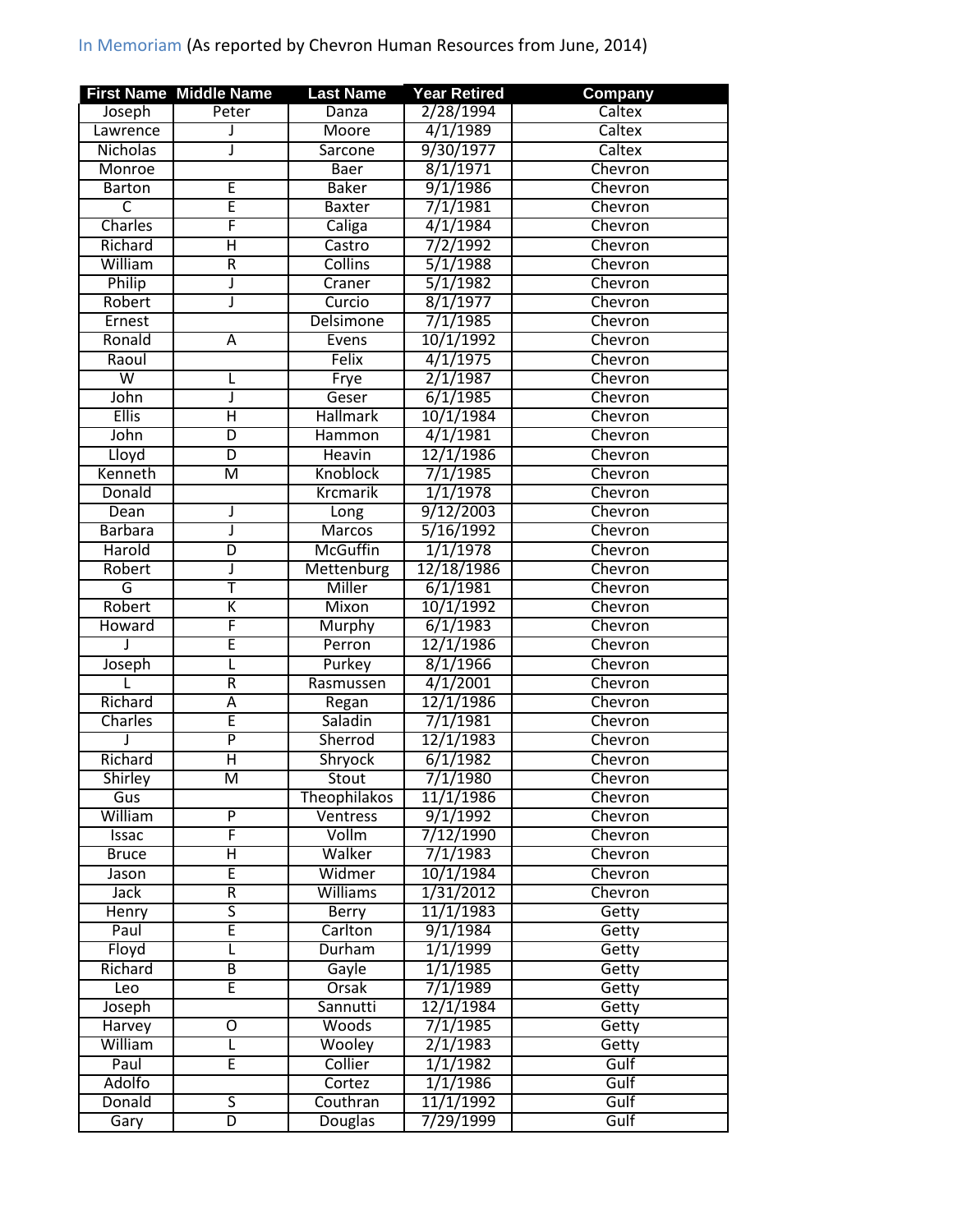## In Memoriam (As reported by Chevron Human Resources from June, 2014)

| Robert          | J                       | Drummond              | 4/17/1984            | Gulf             |
|-----------------|-------------------------|-----------------------|----------------------|------------------|
| Albert          | W                       | <b>Dudt</b>           | 1/1/1982             | Gulf             |
|                 | B                       | Gafford               | 11/29/1984           | Gulf             |
| Eugene          | M                       | Gatty                 | 8/1/1983             | Gulf             |
| Dominic         | $\overline{B}$          | Griffin               | 5/1/1979             | Gulf             |
| <b>Thomas</b>   | F                       | Hall                  | 7/2/1986             | Gulf             |
| Elvie           | т                       | Hamman                | 9/1/1982             | Gulf             |
| Charles         | L                       | <b>Hoskins</b>        | 9/1/1980             | Gulf             |
| <b>Betty</b>    | $\overline{\mathsf{R}}$ | <b>Huff</b>           | 8/1/1983             | Gulf             |
| Nolan           | B                       | Hunter                | 6/12/1980            | Gulf             |
| Horace          | D                       | Lambert               | 1/1/1981             | Gulf             |
| Julia           | $\overline{\mathsf{M}}$ | Lukus                 | 2/1/1979             | Gulf             |
| Frank           | $\overline{\mathsf{w}}$ | Moran                 | 7/1/1985             | Gulf             |
| Alfred          | $\overline{B}$          | <b>Nichols</b>        | 8/1/1985             | Gulf             |
| Oswalda         |                         | Nietfeld-Hand         | 9/1/1985             | Gulf             |
| Julia           |                         | Oparnica              | 12/1/1982            | Gulf             |
| <b>Thomas</b>   | E                       | Paxton                | 7/1/1984             | Gulf             |
| Roland          | J                       | Petit                 | 8/1/1982             | Gulf             |
| Joseph          | $\overline{R}$          | Sharp                 | 9/1/1999             | Gulf             |
| Labo            |                         | Tallarita             | 3/1/1985             | Gulf             |
| Robert          | $\overline{\mathsf{c}}$ | <b>Thomas</b>         | 10/1/1986            | Gulf             |
| Roy             | L                       | Wheeler               | 3/1/1980             | Gulf             |
| Karl            | $\overline{R}$          | Wooster               | 2/1/1986             | Gulf             |
| Charles         | Ā                       |                       | 9/1/1996             | Gulf             |
| Robert          | $\overline{P}$          | Young<br><b>Adams</b> |                      |                  |
| Robert          | $\overline{\mathsf{P}}$ | Albert                | 9/1/1994<br>1/1/1989 | Texaco           |
|                 |                         |                       |                      | Texaco           |
| Norman          | Κ                       | Andersen              | 1/1/1993             | Texaco           |
| Robert          | $\overline{\mathsf{H}}$ | <b>Beamish</b>        | 1/1/1982             | Texaco           |
| Joseph          | D                       | <b>Benoit</b>         | 12/1/1998            | Texaco           |
| Frank           | $\overline{\mathsf{W}}$ | <b>Bracksieck</b>     | 11/1/1977            | Texaco           |
| Dorothy         | $\overline{\mathsf{M}}$ | <b>Bunge</b>          | 2/1/1977             | Texaco           |
| Robert          | Έ                       | Canup                 | 6/1/1982             | Texaco           |
| John            | Ā                       | Cheatham              | 11/1/1986            | Texaco           |
| Ronnie          | L                       | Chenevert             | 10/1/1989            | Texaco           |
| Fred            | $\overline{\mathsf{w}}$ | Ewing                 | 5/1/1996             | Texaco           |
| Barbara         | Ā                       | Faucheux              | 12/1/1996            | Texaco           |
| Reidar          | $\overline{0}$          | Fauli                 | 6/23/2002            | Texaco           |
| Adrian          |                         | Gernandt              | 12/1/1988            | Texaco           |
| George          | $\overline{\mathsf{W}}$ | Gruninger             | 1/1/1979             | Texaco           |
|                 | D                       | Guarnere              | 1/1/1989             | Texaco           |
| Virgil          |                         | <b>Hawkins</b>        | 6/21/2014            | Texaco           |
| Daniel          | J                       | Henriott              | 12/1/1987            | Texaco           |
| <b>Thomas</b>   | J                       | Hopper                | 6/1/1989             | Texaco           |
| John            | $\overline{\mathsf{s}}$ | Janks                 | 5/1/1999             | Texaco           |
| <b>Thomas</b>   | F                       | Kelley                | 6/1/1982             | Texaco           |
| Fred            | E                       | Kniazynski            | 7/1/1992             | Texaco           |
| Roland          |                         | Lebrun                | 9/1/1982             | Texaco           |
| Robert          | J                       | Lovejoy               | 1/1/1989             | Texaco           |
| Dennis          | F                       | McFadden              | 6/1/1981             | Texaco           |
| John            | K                       | Mckinley              | 1/1/1987             | Texaco           |
| James           | D                       | Mitchell              | 4/1/1997             | Texaco           |
|                 |                         | <b>Muller</b>         | 7/1/1993             | Texaco           |
| Ralph           | C                       |                       |                      |                  |
| <b>Bruce</b>    | J                       | Naquin                | 10/1/1983            | <b>Texaco</b>    |
| Robert<br>Ralph | R                       | O'Dell<br>Pecora      | 7/1/1986<br>5/1/1985 | Texaco<br>Texaco |